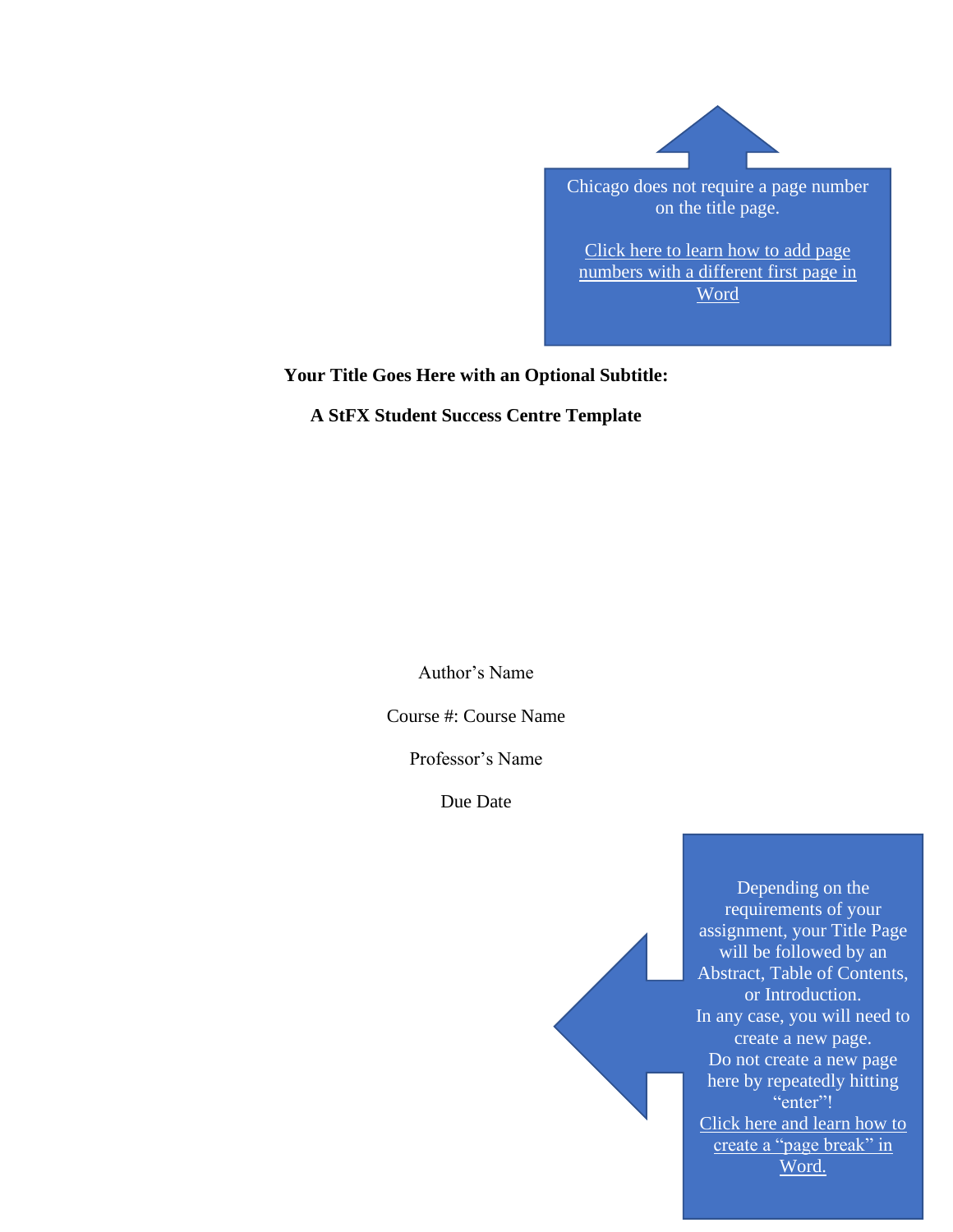Notice that the title of your essay is a Level 1 Heading. It therefore has capital letters for all words except articles, prepositions and conjunctions. It is also bolded and centered. Here is where you will write your introduction. You may need to add sections and subsections, so will have Levels 2 and 3 Headings.

## Level 2 Heading

Notice that the Level 2 Heading has capital letters for all words except articles,

prepositions and conjunctions. It is not bolded but it is centre justified. The text under this

heading begins in a new paragraph. You may even have to have further levels of subsections.

*Level 3 Heading*

Notice that the Level 3 Heading has capital letters for all words except articles, prepositions, and conjunctions. It is bold and left-justified. The text under this heading will begin in a new paragraph.

Depending upon which version of Chicago Manual (the author-date or the notes style),

you may need to add footnotes or endnotes within your essay.<sup>1</sup>

**Conclusion** 

Here is where you will begin to write you conclusions. Notice that the Conclusion section

requires a Level 2 Heading.

The Bibliography will begin at the top of the next page, following the conclusion. You will therefore need to create a page break. [Click here and learn how to create a](https://youtu.be/9VsZdLWvLqY)  ["page break" in Word.](https://youtu.be/9VsZdLWvLqY)

Click here [to learn how to](https://web.microsoftstream.com/video/744d800c-03af-4567-8ca5-2dfcaa54a52a) 

[insert footnotes](https://web.microsoftstream.com/video/744d800c-03af-4567-8ca5-2dfcaa54a52a) or

[endnotes.](https://web.microsoftstream.com/video/744d800c-03af-4567-8ca5-2dfcaa54a52a)

Chicago doesn't specify a heading style but does suggest that headings be styled in a consistent manner.

<sup>1</sup> Bolton, *Writing and Professional Development*, 10.